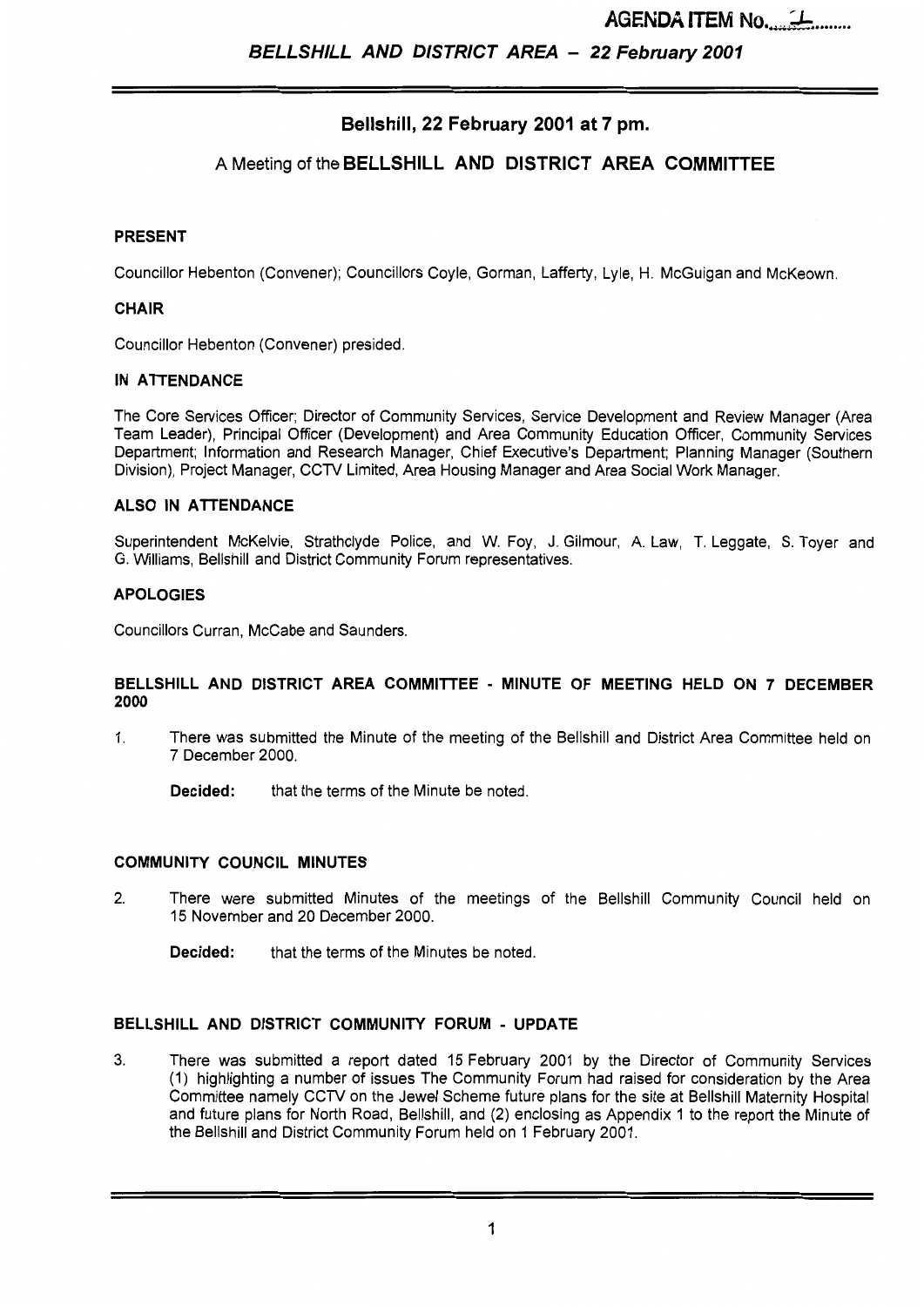The Planning Manager (Southern Division) gave an update in relation to the situation regarding the Bellshill Maternity Hospital site and North Road, Bellshill and the Project Manager, CCTV Limited, was heard regarding CCTV in the Jewel Scheme and both officials indicated their willingness to attend a future meeting of the Community Forum to discuss these matters in more detail.

# **Decided:**

- (1) that the Officers referred to above attend a future meeting of the Community Forum to discuss the issues raised in more detail, and
- (2) that the contents of the report be otherwise noted.

# **REMIT FROM POLICY AND RESOURCES COMMITTEE HELD ON 5 DECEMBER 2000** - **NORTH LANARKSHIRE RESIDENTS SURVEY 1999** - **BELLSHILL AND DISTRICT AREA COMMITTEE ANALYSIS**

4. With reference to paragraph 22 of the Minute of the meeting of the Policy and Resources Committee held on 5 December 2000, when that Committee had considered a report dated 5 December 2000 by the Chief Executive advising of the progress of the residents survey analysis for the six Area Committee districts and had agreed, inter alia, that a report on the key findings for the Bellshill and District Area be submitted to this Committee for its consideration, there was submitted a report (docketed) dated 15 February 2001 by the Chief Executive (1) highlighting the topics covered in the analysis, and (2) enclosing as an Appendix to the report, the results of the analysis for the Bellshill and District area.

**Decided:** that the contents and findings of the report be noted.

# **TIMETABLE AND VENUES FOR BELLSHILL AND DISTRICT AREA COMMITTEE MEETINGS DURING 2001**

- 5. With reference to paragraph 6 of the Minute of the meeting of this Committee held on 7 December 2000, when it had been agreed inter alia that the locations of future Bellshill and District Area Committee meetings be subject of consideration at this meeting, there was submitted a report (docketed) dated 14 February 2001 by the Director of Administration (1) advising of the meeting dates for the remainder of the year, and (2) proposing possible venues available on the dates stated.
	- **Decided:** that the following schedule of meetings for the remainder of the year 2001 be approved:-

| 12 April 2001     | $\mathbf{m} = 0$ | <b>Holytown Community Education Centre</b>   |
|-------------------|------------------|----------------------------------------------|
| 14 June 2001      | $\sim$ 10 $\,$   | <b>Newarthill Community Education Centre</b> |
| 13 September 2001 | $\blacksquare$   | St Columba's Primary                         |
| 15 November 2001  | $\blacksquare$   | <b>Bellshill Cultural Centre</b>             |

#### **COMMUNITY GRANTS SCHEME 200012001 (1) APPLICATIONS AWARDED DURING CHRISTMAS RECESS** - **FOR HOMOLOGATION**

**6.** With reference to paragraph 7 of the Minute of the meeting of this Committee held on 7 December 2000, there submitted a report dated 29 January 2001 by the Director of Community Services detailing the applications for Community Grants dealt with as a matter of urgency during the Christmas recess.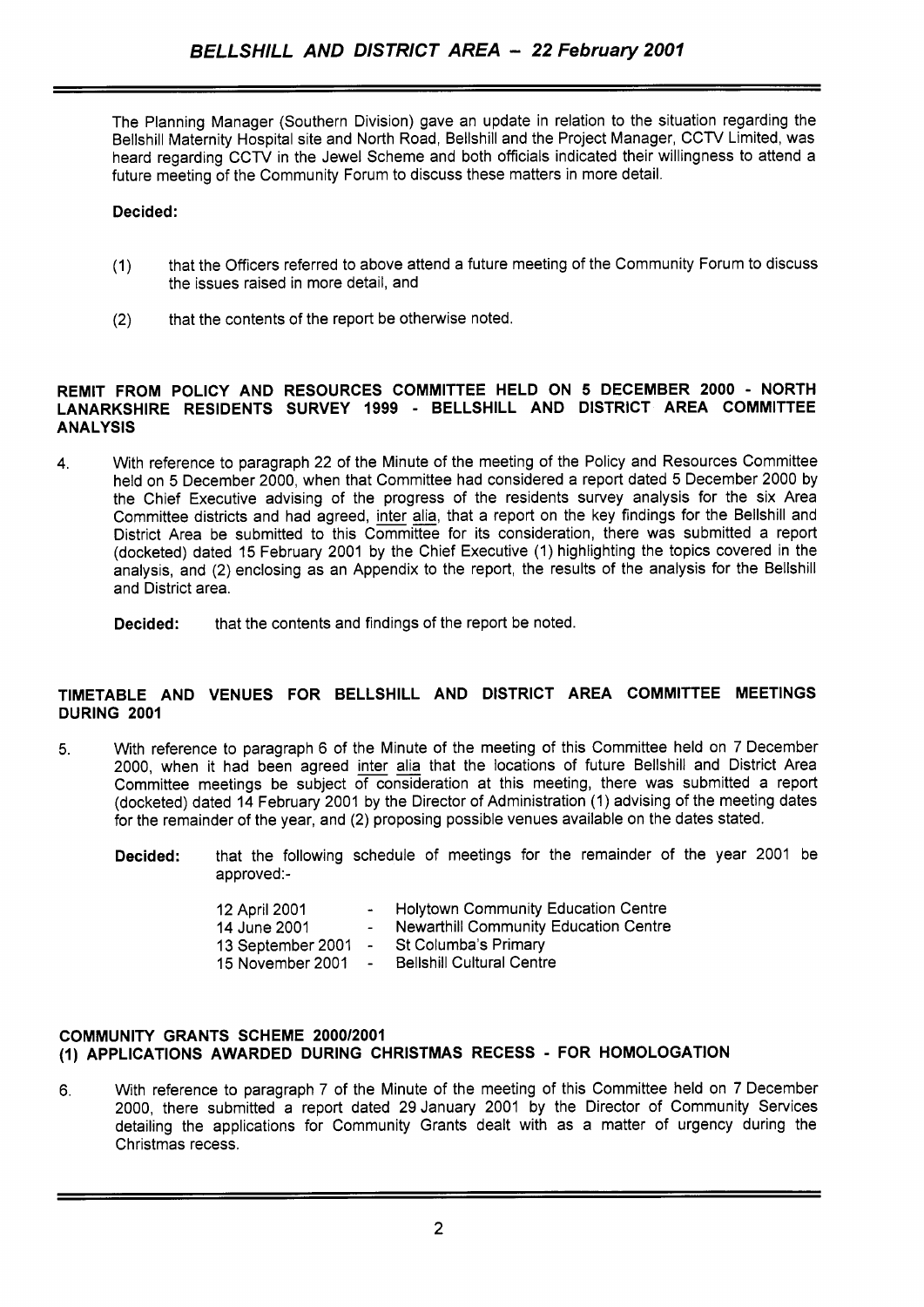**Decided:** that the actions of the Director of Community Services in awarding grants as detailed hereunder, be homologated.

# (I) **APPLICATIONS SPECIFIC TO BELLSHILL AND DISTRICT AREA COMMITTEE**

| <b>Group/Grant Requested</b>                                                                      | <b>Purpose of Application</b>                                                                                 | <b>Decision</b> |
|---------------------------------------------------------------------------------------------------|---------------------------------------------------------------------------------------------------------------|-----------------|
| Health and Support Group, Bellshill<br>(CG00/01-293) - £500                                       | To assist with the purchase of<br>equipment, general running and<br>activity programme costs.                 | Grant £50       |
| Mossend Primary Parent Teacher<br>Association, Mossend<br>(CG00/01-408) - £500                    | To assist with the costs of Christmas<br>parties, outings and treats.                                         | Grant £250      |
| Newarthill Amateur Football Club,<br>Newarthill (CG00/01-410) - £2,000                            | To assist with running costs and fees.                                                                        | Grant £50       |
| <b>Bellshill and District Citizens Advice</b><br>Bureau, Bellshill (CG00/01-411) -<br>£100        | To assist with the costs of Christmas<br>social events for volunteers.                                        | Grant £40       |
| Bellshill and Mossend YMCA Out of<br>School Child Care Service, Bellshill<br>(CG00/01-413) - £720 | To assist with the costs of taking<br>children to the pantomime.                                              | Grant £200      |
| Bellshill Community Council, Bellshill<br>(CG00/01-414) - £350                                    | To assist with the costs of<br>Remembrance Day parade.                                                        | Grant £85       |
| <b>Bellshill (South) Senior Citizens</b><br>Group, Bellshill (CG00/01-417) -<br>£600              | To assist with the costs of a meal,<br>entertainment and a gift.                                              | Grant £300      |
| Little Gems Parents and Toddlers<br>Group, Orbiston (CG00/01-480) -<br>£300                       | To assist with the costs of a Christmas<br>party, group activities and the<br>purchase of equipment and toys. | Grant £100      |
| Orbiston United Football Club,<br>Bellshill (CG00/01-481) - £400                                  | To assist with the costs of games,<br>training and the purchase of<br>equipment.                              | Grant £100      |

# **(2) APPLICATIONS COVERING MORE THAN ONE AREA COMMITTEE BOUNDARY**

| <b>Group/Grant Requested</b>                                                          | <b>Purpose of Application</b>                                                         | <b>Decision</b> |
|---------------------------------------------------------------------------------------|---------------------------------------------------------------------------------------|-----------------|
| Society for the Protection of the<br>Unborn Child, Bellshill<br>(CG00/01-58) - £1,500 | To assist with the general running<br>costs and purchase of educational<br>materials. | Grant £100      |
| Monklands Club for the Blind,<br>Coatbridge (CG00/01-342) - £600                      | To assist with the costs of Christmas<br>dinner and outing to pantomime or<br>show.   | Grant £100      |
| Jack and Jill Support Group<br>(CG00/01-488) - £2,000                                 | To assist with the costs of taking<br>families away to holiday centre.                | Grant £150      |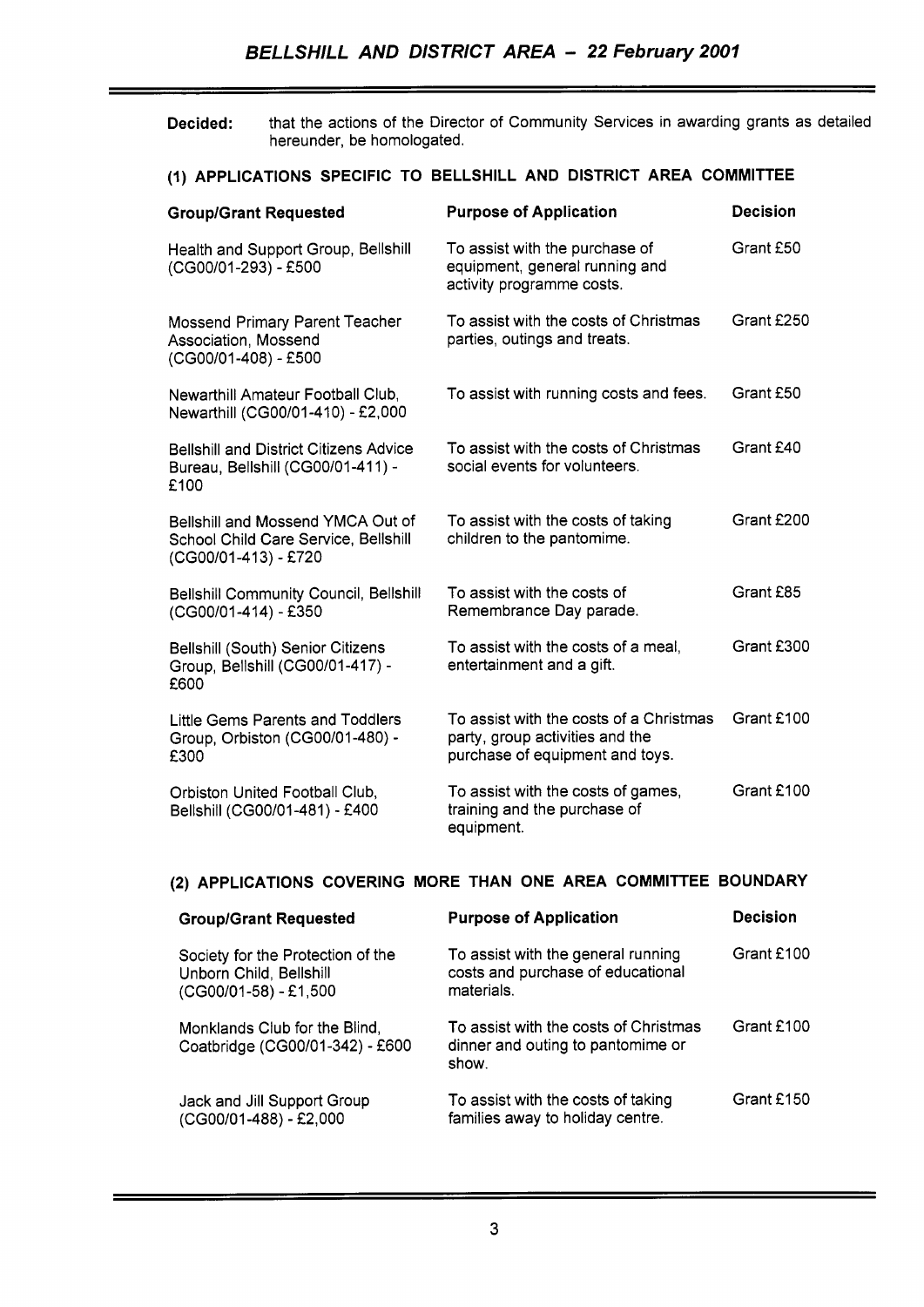#### Group/Grant Requested **Purpose of Application** Decision

Motherwell and Wishaw Citizens Advice Bureau (CG00/01-543) -£100

To assist with the costs of the Christmas lunch for volunteer staff. Grant £100

# **(2) CONSIDERATION OF APPLICATIONS**

- *7.* With reference to paragraph 7 of the Minute of the meeting of this Committee held on 7 December 2000, there was submitted a report dated 29 January 2001 and a schedule of applications (tabled) by the Director of Community Services detailing applications for Community Grants covering more than one Area Committee boundary together with continued and new applications specific to the Bellshill and District Area Committee.
	- **Decided:** that subject to receipt of any outstanding information, the applications for Community Grants be dealt with as follows:-

# **(1) APPLICATIONS COVERING MORE THAN ONE AREA COMMITTEE BOUNDARY**

#### **(a) CONTINUED APPLICATIONS**

| <b>Group/Grant Requested</b>                                                                                   | <b>Purpose of Application</b>                                                                       | Decision   |
|----------------------------------------------------------------------------------------------------------------|-----------------------------------------------------------------------------------------------------|------------|
| Keir Hardie Coyotes Roller Hockey<br>Club, Airdrie (CG00/01-343) -<br>£1,500 (previously awarded £200)         | To assist with the purchase of<br>equipment.                                                        | Grant £400 |
| Strathcarron Hospice Charity Shop,<br>Kilsyth (CG00/01-344) - £2,000<br>(previously awarded £220)              | To assist with the costs of rent.                                                                   | Nil award  |
| One Way Group, Bellshill<br>(CG00/01-345) - £2,000 (previously<br>awarded £30)                                 | To assist with the purchase of recording<br>equipment, tapes and compact discs.                     | Nil award  |
| Wishaw and District Branch of<br>Arthritis Care, Wishaw<br>(CG00/01-347) - £1,840 (previously<br>awarded £200) | To assist with general running costs and<br>purchase of stationery.                                 | Nil award  |
| <b>Charter Pensioners Association,</b><br>Motherwell (CG00/01-348) - £500                                      | To assist with the costs of a dinner<br>dance.                                                      | Nil award  |
| The Barn Amateur Boxing Club,<br>Coatbridge (CG00/01-445) - £2000                                              | To assist with the purchase of<br>equipment.                                                        | Nil award  |
| Jack and Jill Support Group,<br>Bellshill (CG00/01-488) - £2,000<br>(previously awarded £480)                  | To assist with the costs of taking families<br>away to a holiday centre.                            | Nil award  |
| 1 <sup>st</sup> New Stevenston Girls Brigade<br>(CG00/01-490) - £2,000 (previous<br>awarded £100)              | To assist with the costs of sports, buses<br>for outings and purchase of<br>microphones and stands. | Nil award  |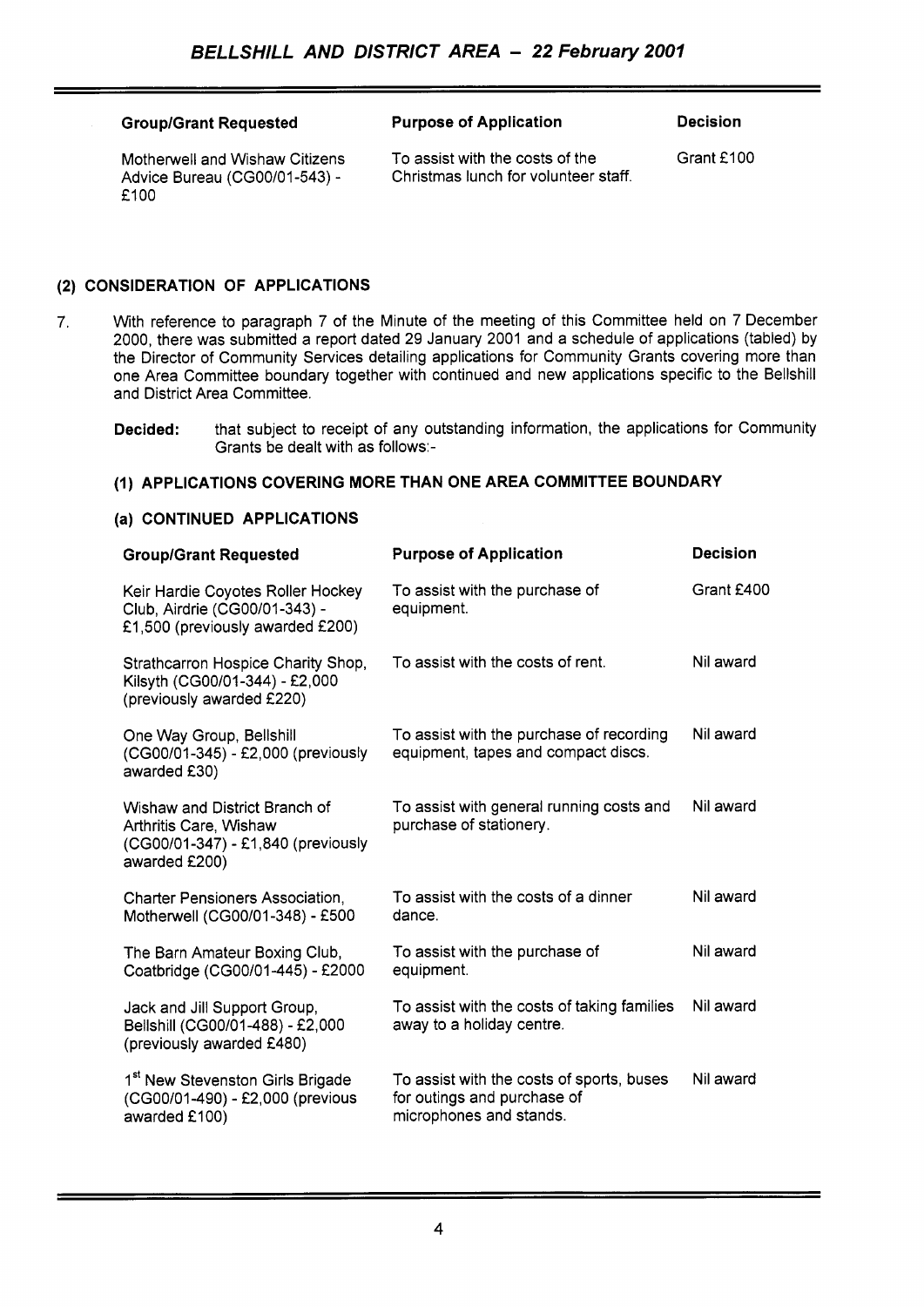| <b>Group/Grant Requested</b>                                                                                 | <b>Purpose of Application</b>                                                                     | <b>Decision</b>                                          |
|--------------------------------------------------------------------------------------------------------------|---------------------------------------------------------------------------------------------------|----------------------------------------------------------|
| Neilson Hall Men's Fellowship,<br>Bellshill (CG00/01-507) - £500<br>(previously awarded £50)                 | To assist with the costs of an outing.                                                            | Nil award                                                |
| St Andrew's Hospice Fayre Group,<br>Airdrie (CG00/01-509) - £270                                             | To assist with the cost of hiring Town<br>Hall and Lesser Hall.                                   | Grant £22                                                |
| Carfin Parish Church, Carfin<br>(CG00/01-533) - £700                                                         | To assist with the purchase of folding<br>tables.                                                 | Continued for further<br>consideration                   |
| (b) NEW APPLICATIONS                                                                                         |                                                                                                   |                                                          |
| <b>Group/Grant Requested</b>                                                                                 | <b>Purpose of Application</b>                                                                     | <b>Decision</b>                                          |
| No. 7 (Bellshill) Platoon Army<br>Cadets, Bellshill (CG00/01-549) -<br>£300                                  | To assist with the purchase of football<br>strips.                                                | Grant £75 and<br>continued for further<br>consideration  |
| Holytown Karate Club, Holytown<br>(CG00/01-550) - £200                                                       | To assist with the purchase of<br>equipment.                                                      | Grant £200                                               |
| Scottish and European Boxing Hall<br>of Fame Steering Committee, North<br>Lanarkshire (CG00/01-551) - £1,420 | To assist with start up costs, stationery,<br>telephone and hall lets.                            | Continued for further<br>consideration                   |
| Coatbridge Indoor Bowling Club<br>Senior Section, Coatbridge<br>(CG00/01-552) - £250                         | To assist with the costs of closing social<br>events and prizes for competitions.                 | Continued for further<br>consideration                   |
| Dyslexia Scotwest, Glasgow<br>(CG00/01-553) - £2,000                                                         | To assist with the costs of help and<br>support service and raise awareness.                      | Continued for further<br>consideration                   |
| Bellshill Salvation Army Band,<br>Bellshill (CG00/01-554) - £400                                             | To assist with purchase of folders for<br>bands music.                                            | Grant £125 and<br>continued for further<br>consideration |
| Cleland Church of Scotland Choir,<br>Cleland (CG00/01-555) - unknown                                         | To assist with general running costs.                                                             | Continued for further<br>consideration                   |
| The Nicolodeans Concert Group,<br>Wishaw (CG00/01-556) - £800                                                | To assist with purchase of new<br>equipment and travel expenses.                                  | Continued for further<br>consideration                   |
| <b>Motherwell United YMCA</b><br>(CG00/01-602) - £2,000                                                      | To assist with costs of providing<br>disabled entrance and adapting<br>reception area.            | Continued for further<br>consideration                   |
| Motherwell United YMCA<br>(CG00/01-603) - £2,000                                                             | To assist with costs of refurbishing<br>toilets and shower room.                                  | Continued for further<br>consideration                   |
| Motherwell United YMCA<br>(CG00/01-604) - £2,000                                                             | To assist with costs of altering kitchen<br>with appliances that meet environmental<br>standards. | Continued for further<br>consideration                   |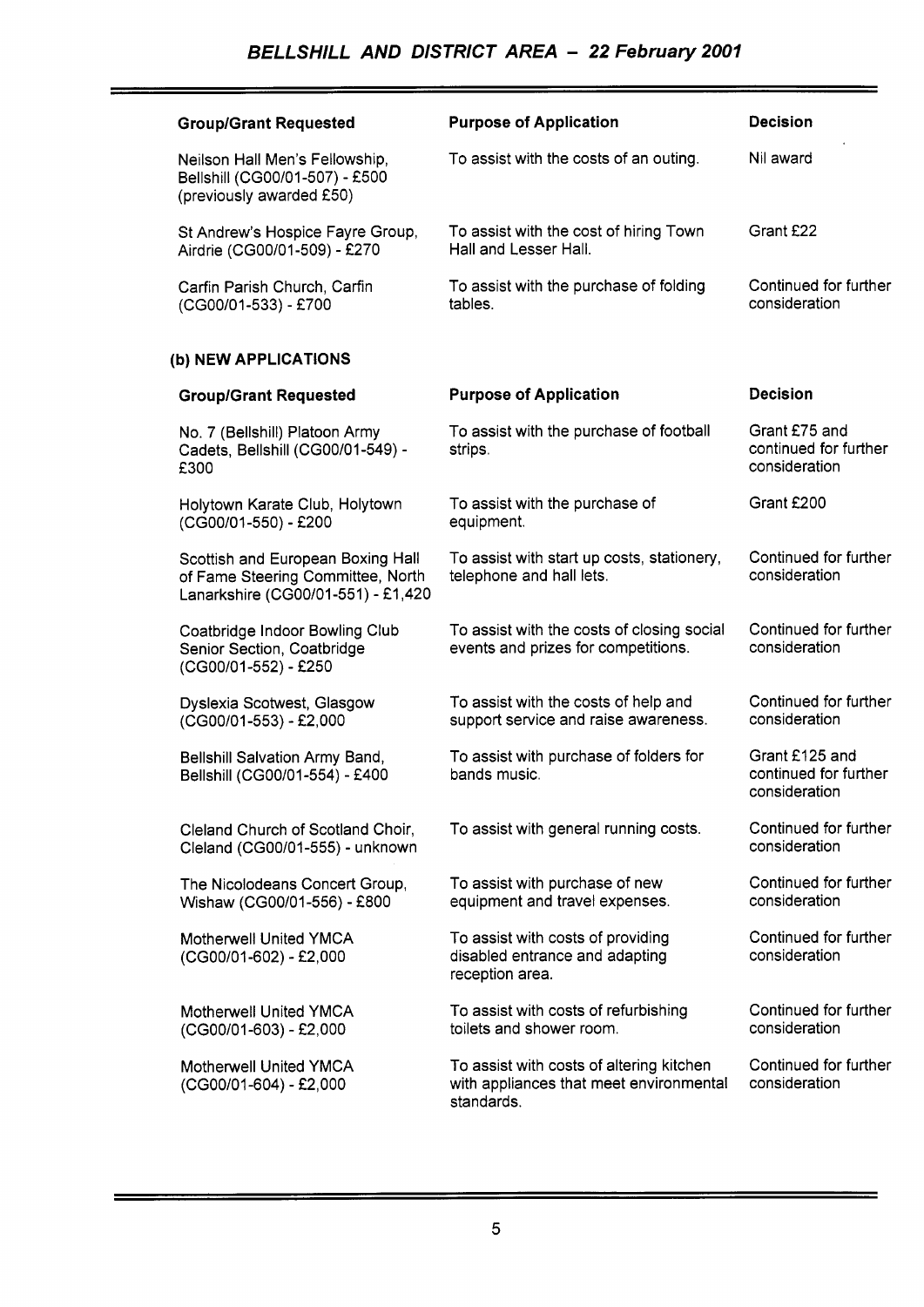| <b>Group/Grant Requested</b>                                                                   | <b>Purpose of Application</b>                                                | <b>Decision</b>                                         |
|------------------------------------------------------------------------------------------------|------------------------------------------------------------------------------|---------------------------------------------------------|
| Strathkelvin Riding Club, Muirhead<br>(CG00/01-605) - £1,125                                   | To assist with costs of participating in<br>competition.                     | Nil award                                               |
| South Dalziel Parish Church Men's<br>Club, Motherwell (CG00/01-607) -<br>£225                  | To assist with travelling costs and tour of<br>Edinburgh.                    | Continued for further<br>consideration                  |
| <b>Cumbernauld and Kilsyth District</b><br>Youth League, Cumbernauld<br>(CG00/01-608) - £2,000 | To assist with the cost of taking boys to<br>football tournament in Holland. | Continued for further<br>consideration                  |
| Motherwell and District Women's<br>Aid, Motherwell (CG00/01-609) -<br>£1,500                   | To assist with the costs of developing a<br>landscape refuge garden.         | Grant £75 and<br>continued for further<br>consideration |

# **(2) APPLICATIONS SPECIFIC TO BELLSHILL AND DISTRICT AREA COMMITTEE**

| (a) CONTINUED APPLICATIONS                                                                                                  |                                                                                                     |                 |  |
|-----------------------------------------------------------------------------------------------------------------------------|-----------------------------------------------------------------------------------------------------|-----------------|--|
| <b>Group/Grant Requested</b>                                                                                                | <b>Purpose of Application</b>                                                                       | <b>Decision</b> |  |
| Newarthill Amateur Football Club<br>(CG00/01-410) - £2,000 (previously<br>awarded £250)                                     | To assist with running costs and fees<br>throughout the year.                                       | Nil award       |  |
| Bellshill and Mossend YMCA Out of<br><b>School Child Care Services</b><br>(CG00/01-413) - £720 (previously<br>awarded £460) | To assist with costs of taking children<br>to pantomime.                                            | Grant £50       |  |
| <b>Bellshill Community Council</b><br>(CG00/01-414) - £350 (previously<br>awarded £225)                                     | To assist with costs of Remembrance<br>Day Parade.                                                  | Grant £50       |  |
| Hattonrigg Senior Citizens' Centre<br>(CG00/01-418) - £200 (previously<br>awarded £150)                                     | To assist with costs of Christmas<br>dinner.                                                        | Nil award       |  |
| Little Gems Parents' and Toddlers'<br>Group (CG00/01-480) - £300<br>(previously awarded £200)                               | To assist with costs of Christmas<br>party, group activities and purchase of<br>equipment and toys. | Grant £100      |  |
| <b>Orbiston United Football</b><br>(CG00/01-481) - £400 (previously<br>awarded £200)                                        | To assist with costs of games and<br>training and purchase of equipment.                            | Grant £100      |  |